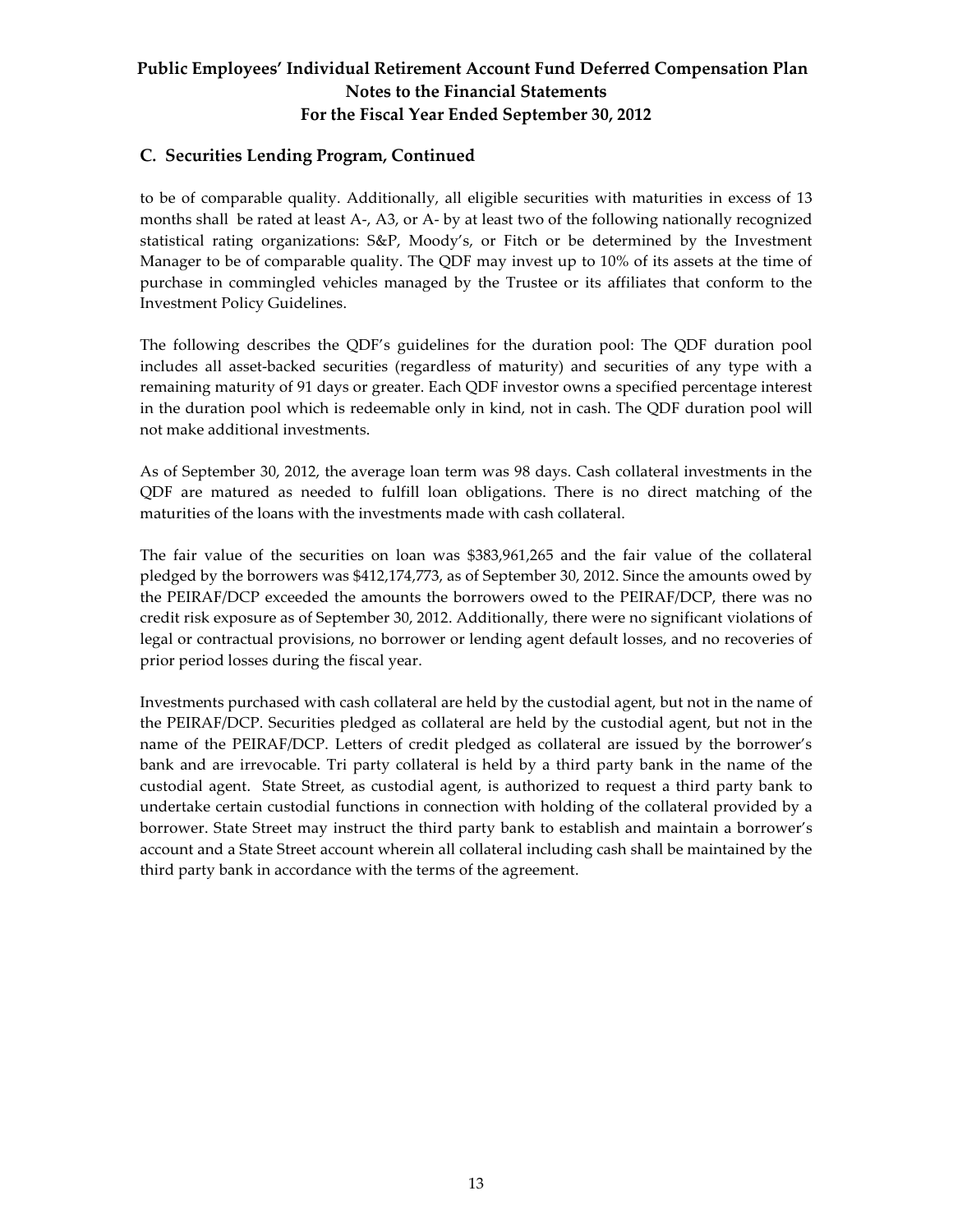# Public Employees' Individual Retirement Account Fund Deferred Compensation Plan Notes to the Financial Statements For the Fiscal Year Ended September 30, 2012

### C. Securities Lending Program, Continued

The following table provides information as of September 30, 2012, concerning securities lent:

## SECURITIES LENDING - INVESTMENTS LENT AND COLLATERAL RECEIVED

(at Fair Value)

| <b>Type of Investment Lent</b>                            | Amounts |             |
|-----------------------------------------------------------|---------|-------------|
| For Cash Collateral                                       |         |             |
| Domestic Fixed Maturities                                 | \$      | 73,631,294  |
| Domestic Equity                                           |         | 22,820,859  |
| Total Lent for Cash Collateral                            |         | 96,452,153  |
| For Non-cash Collateral                                   |         |             |
| Domestic Fixed Maturities                                 |         | 282,125,095 |
| Domestic Equity                                           |         | 5,384,017   |
| Total Lent for Non-cash Collateral                        |         | 287,509,112 |
| Total Securities Lent                                     | \$      | 383,961,265 |
| <b>Type of Collateral Received</b>                        |         |             |
| Cash Collateral - Invested in State Street Quality D Fund | \$      | 98,584,116  |
| Non-cash Collateral                                       |         |             |
| For Lent Domestic Fixed Securities                        |         | 306,934,939 |
| For Lent Domestic Equity Securities                       |         | 6,655,718   |
| Total Non-Cash Collateral                                 |         | 313,590,657 |
| Total Collateral Received                                 | \$      | 412,174,773 |